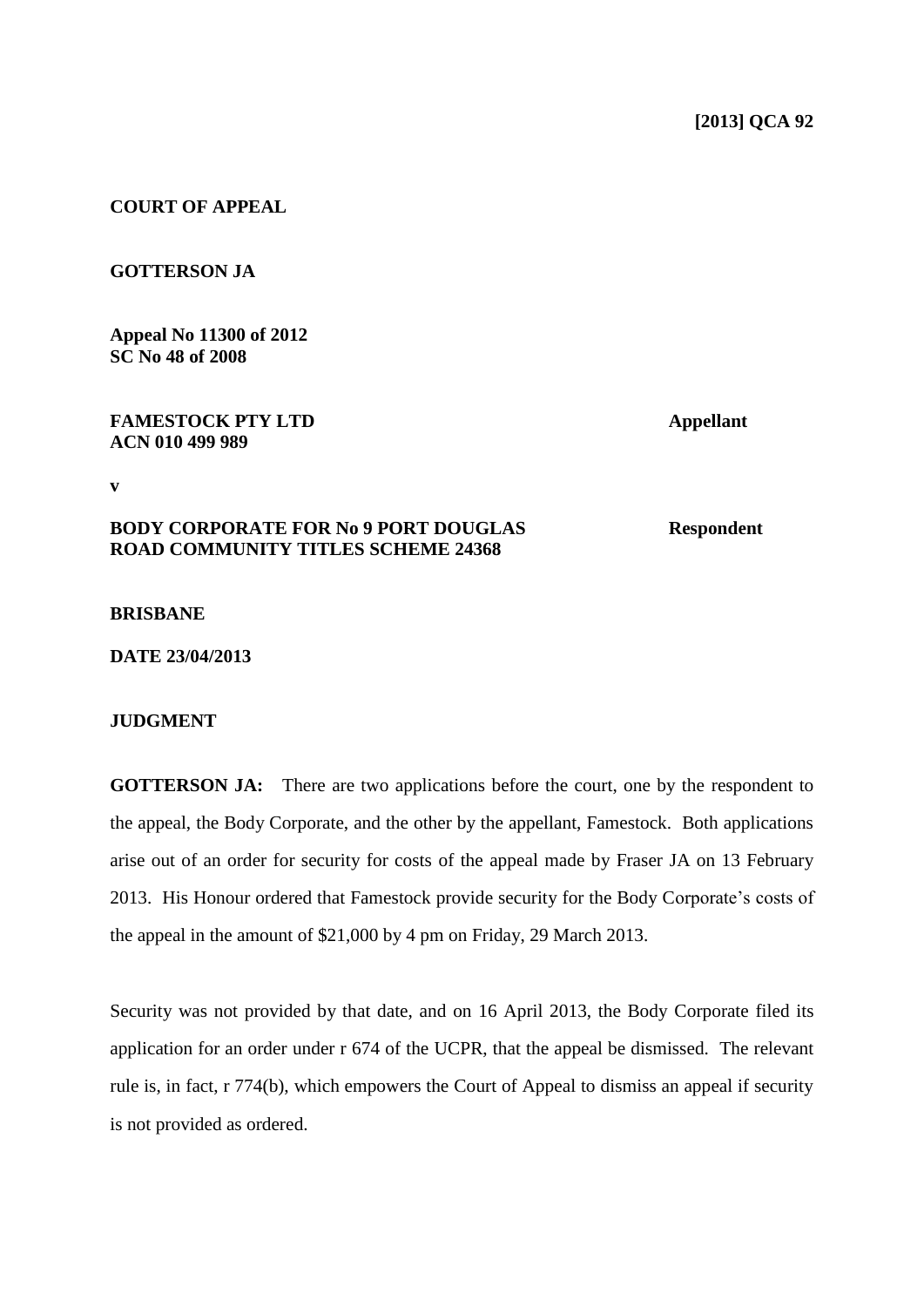On Monday, 22 April 2013, Famestock paid to the registrar the sum of \$21,000 by way of security for the Body Corporate's costs of the appeal.

It appears that at the hearing of the application for the security for costs order, Famestock indicated that it was intending to use certain funds to meet the security costs order. Those funds were an amount of \$35,000 which it had provided by way of security for costs in a separate proceeding in the District Court at Cairns, which, at that point, had not been determined. At that time, Famestock had an expectation that those funds would be released to it if it succeeded in the District Court matter. On 9 April 2013, Famestock's solicitors were advised by the Registrar of that Court that the \$35,000 would be released to them in due course.

That day, those solicitors notified the Body Corporate's solicitors of this development, and requested that their client consent to an extension of time for provision of the security for costs once the \$35,000 had been released. On the following day, the Body Corporate's solicitors indicated that consent would not be forthcoming, and that the application that they had set in train would be continued. They pointed also to the failure of Famestock to abide the timetable set for steps to be taken in preparation for the appeal.

As I have said, security was provided by Famestock on 22 April, its solicitors having received a bank cheque for the \$35,000 on 17 April, for which they arranged clearance. Given that the security has now been provided, albeit late, it would be, in my view, an improper exercise of the power under rule 774(b) to strike out the appeal.

Consistently with what is sought in Famestock's application filed on 19 April this year, I would order, in both applications, that pursuant to rule 772(4), the order made on the 13 February 2013 be varied by extending the time for provision of the security for costs to 4 pm on 22 April 2013.